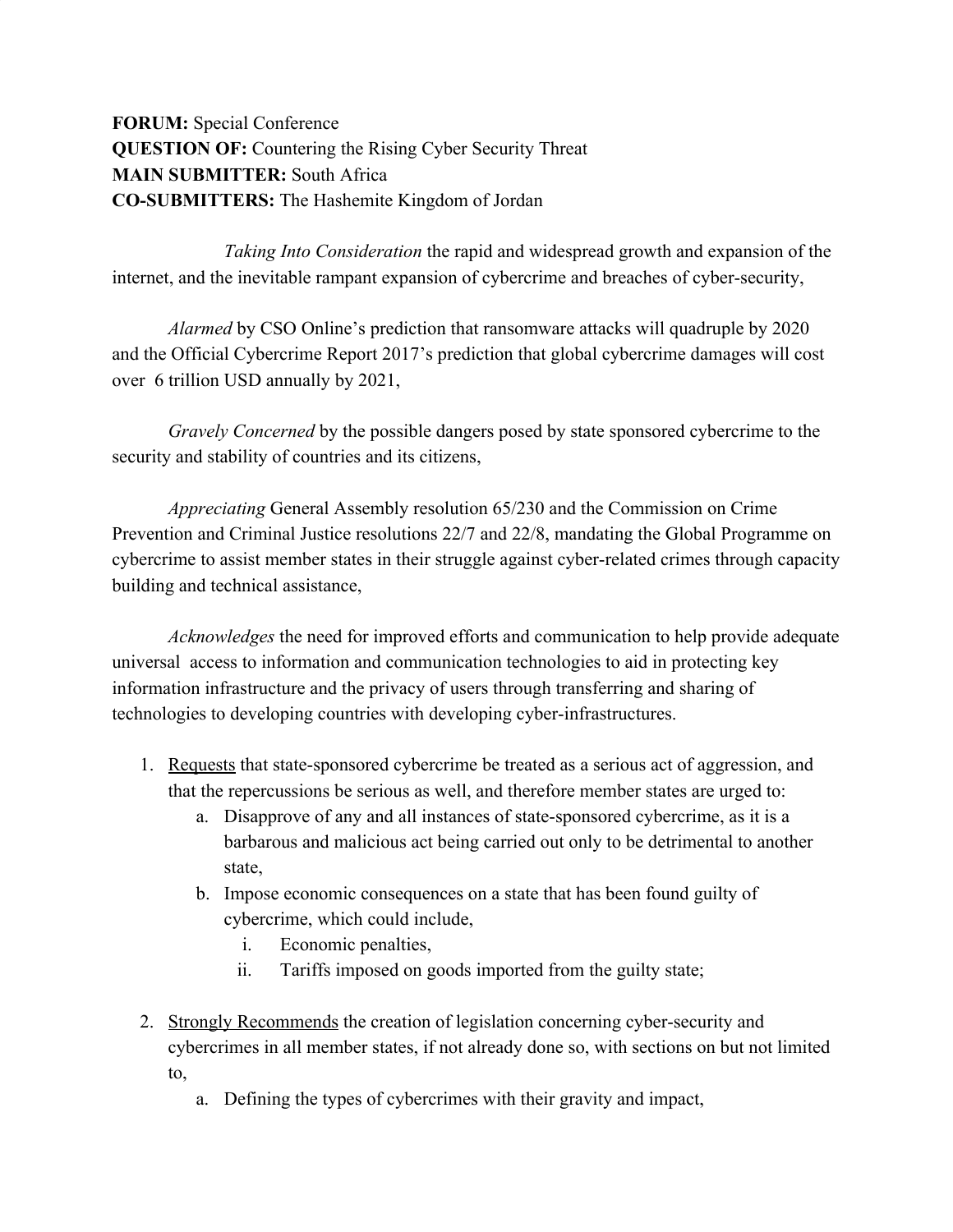- b. Forms and procedures for investigating cybercrimes,
- c. Appropriate punishments for conspiring or orchestrating instances of cybercrime and breaches of cyber-security,
- d. Responsibilities of businesses and organizations to protect, use and store user and sensitive data in a secure manner
- e. Procedure for dialog and cooperation in events where an instance of cybercrime affects the world at an international level;
- 3. Invites member states and appropriate organizations to share their practices and security measures that they have developed to ensure the protection and security of critical infrastructure by providing the information to the UNODC for review and distribution among member states;
- 4. Recommends all member nations to create regulations on the collection, storage, usage, and sales of user data by the private sector, regulations may include but are not limited to,
	- a. Policies that demand transparency on how and to who data is collected, and sold,
	- b. Policies that ensure that no organization or business's use of data infringes on Article 12 of the Universal Declaration of Human Rights;
- 5. Strongly Encourages member states to aid developing nations with building up their cyber-security capabilities and enforcement against cyber-terrorism, this can be done by but not limited to,
	- a. Monetary funding and support to anti cybercrime departments,
	- b. Capacity building and training of law enforcement agencies by advisors and trainers from but not limited to more experienced member states or the UNODC,
	- c. Strengthening dialogue and cooperation between the developing nations and more experienced member states, the United Nations and appropriate organizations such as Interpol;
- 6. Strongly Suggests that all member states improve communication and coordination with their private sector in order to address the common issue of protecting critical information infrastructures from bad actors, this can be done by but not limited to,
	- a. The creation of a direct communication and incident reporting channel between government organizations and the private sector,
	- b. Developing and coordinating emergency warning systems between consumers, the private sector, and government, to insure,
		- i. Transparency
		- ii. Awareness of consumers